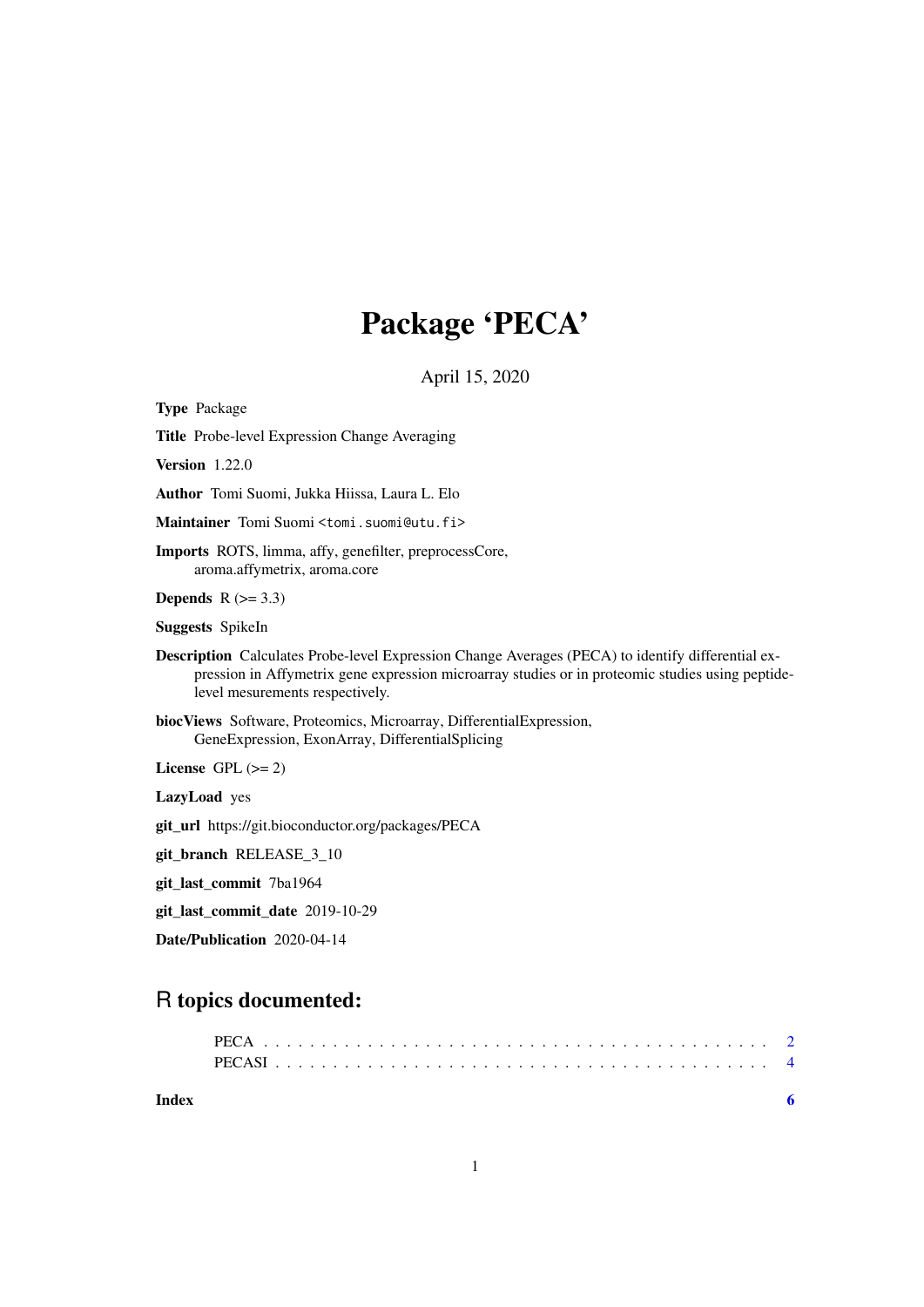#### <span id="page-1-1"></span><span id="page-1-0"></span>Description

Calculates the PECA ordinary or modified t-statistic to determine differential expression between two groups of samples in Affymetrix gene expression studies or peptide-based proteomic studies.

### Usage

```
## Read AffyBatch object
PECA_AffyBatch(affy=NULL, normalize=FALSE, test="t", type="median", paired=FALSE, progress=FALSE)
## Read CEL-files
PECA_CEL(samplenames1=NULL, samplenames2=NULL, normalize=FALSE, test="t",
   type="median", paired=FALSE, progress=FALSE)
## Read tab separated text file
PECA_tsv(file=NULL, samplenames1=NULL, samplenames2=NULL, normalize=FALSE,
   test="t", type="median", paired=FALSE, progress=FALSE)
## Read dataframe
PECA_df(df=NULL, id=NULL, samplenames1=NULL, samplenames2=NULL, normalize=FALSE,
   test="t", type="median", paired=FALSE, progress=FALSE)
```
#### Arguments

| affy         | AffyBatch object.                                                                                                                                                |
|--------------|------------------------------------------------------------------------------------------------------------------------------------------------------------------|
| normalize    | A character string indicating if ("quantile") or ("median") normalization is<br>performed.                                                                       |
| test         | A character string indicating whether the ordinary t-test ("t"), modified t-test<br>("modt"), or reproducibility-optimized test statistic ("rots") is performed. |
| type         | A character string indicating whether ("median") or ("tukey") is used when<br>calculating gene/protein values.                                                   |
| paired       | A logical indicating whether a paired test is performed.                                                                                                         |
| file         | Filename of tab separated data.                                                                                                                                  |
| samplenames1 | A character vector containing the names of the .CEL-files/columns in the first<br>group.                                                                         |
| samplenames2 | A character vector containing the names of the .CEL-files/columns in the second<br>group.                                                                        |
| df           | Dataframe to be used as an input.                                                                                                                                |
| id           | Column name of dataframe used for aggregating results.                                                                                                           |
| progress     | A logical indicating whether a progress bar is shown.                                                                                                            |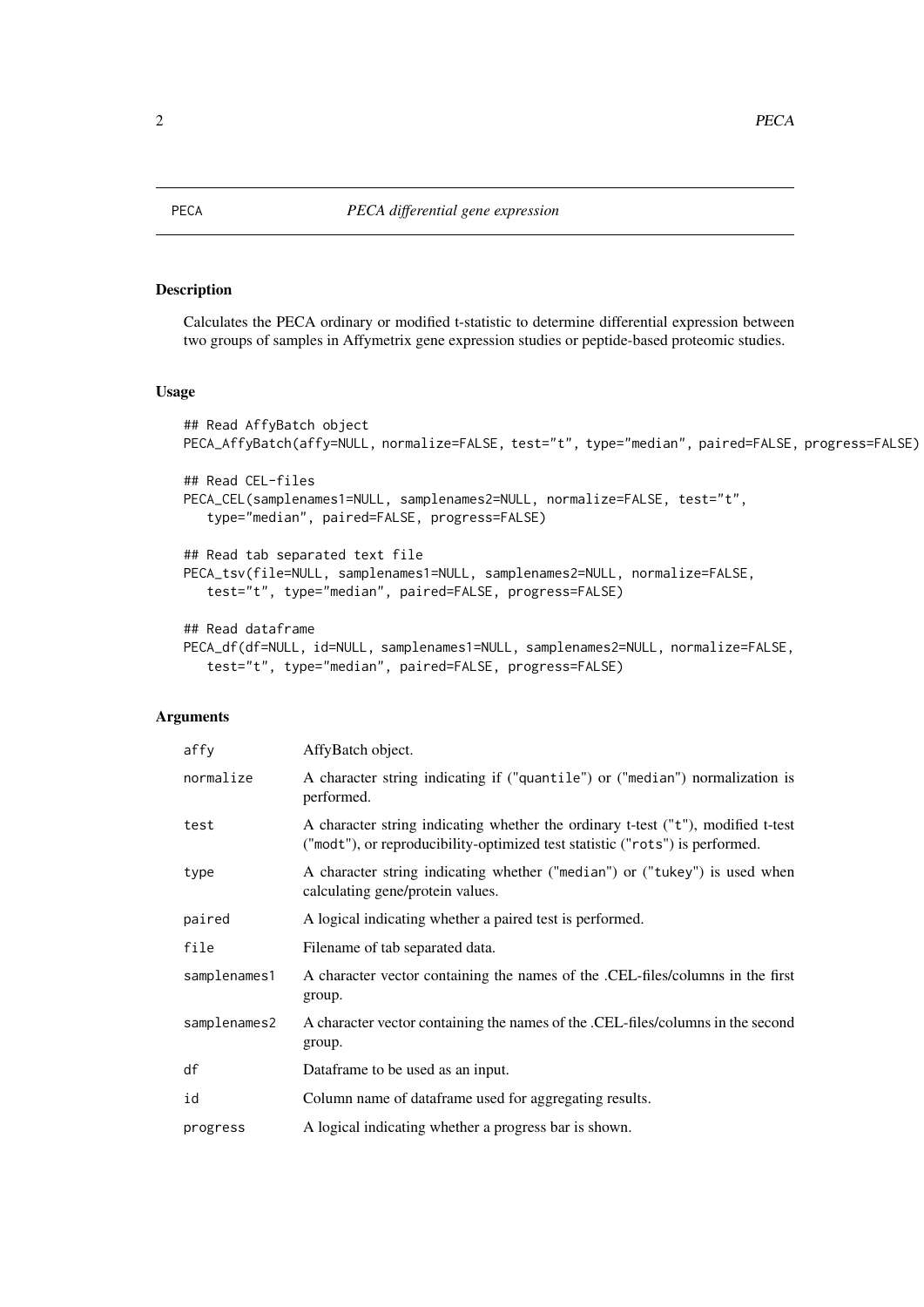#### PECA 3

#### Details

PECA determines differential gene expression using directly the probe-level measurements from Affymetrix gene expression microarrays or proteomic datasets. An expression change between two groups of samples is first calculated for each probe/peptide on the array. The gene/protein-level expression changes are then defined as medians over the probe-level changes. For more details about the probe-level expression change averaging (PECA) procedure, see Elo et al. (2005), Laajala et al. (2009) and Suomi et al.

PECA calculates the probe-level expression changes using the ordinary or modified t-statistic. The ordinary t-statistic is calculated using the function rowttests in the Bioconductor genefilter package. The modified t-statistic is calculated using the linear modeling approach in the Bioconductor limma package. Both paired and unpaired tests are supported.

The significance of an expression change is determined based on the analytical p-value of the genelevel test statistic. Unadjusted p-values are reported along with the corresponding p-values looked up from beta ditribution. The quality control and filtering of the data (e.g. based on low intensity or probe specificity) is left to the user.

#### Value

PECADE returns a matrix which rows correspond to the genes under analysis and columns indicate the corresponding signal log-ratio (slr), t-statistic, p-value and FDR adjusted p-value.

#### References

T. Suomi, G.L. Corthals, O. Nevalainen and L.L. Elo: Using peptide-level proteomics data for detecting differentially expressed proteins. 2015

L.L. Elo, L. Lahti, H. Skottman, M. Kylaniemi, R. Lahesmaa and T. Aittokallio: Integrating probelevel expression changes across generations of Affymetrix arrays. Nucleic Acids Research 33(22), e193, 2005.

E. Laajala, T. Aittokallio, R. Lahesmaa and L.L. Elo: Probe-level estimation improves the detection of differential splicing in Affymetrix exon array studies. Genome Biology 10(7), R77, 2009.

H. Bengtsson, K. Simpson, J. Bullard and K. Hansen: aroma.affymetrix: A generic framework in R for analyzing small to very large Affymetrix data sets in bounded memory. Tech Report \#745, Department of Statistics, University of California, Berkeley, 2008.

#### Examples

```
## Generate example data frame
df <- data.frame(id=c(rep("a",10),rep("b",10),rep("c",10)))
df$A1 <- rnorm(30, mean=50, sd=5)
df$A2 <- rnorm(30, mean=48, sd=5)
df$A3 <- rnorm(30, mean=50, sd=5)
df$B1 <- rnorm(30, mean=52, sd=5)
df$B2 <- rnorm(30, mean=53, sd=5)
df$B3 <- rnorm(30, mean=51, sd=5)
## Run the test
group1 <- c("A1","A2","A3")
group2 <- c("B1","B2","B3")
results <- PECA_df(df, group1, group2, id=id)
```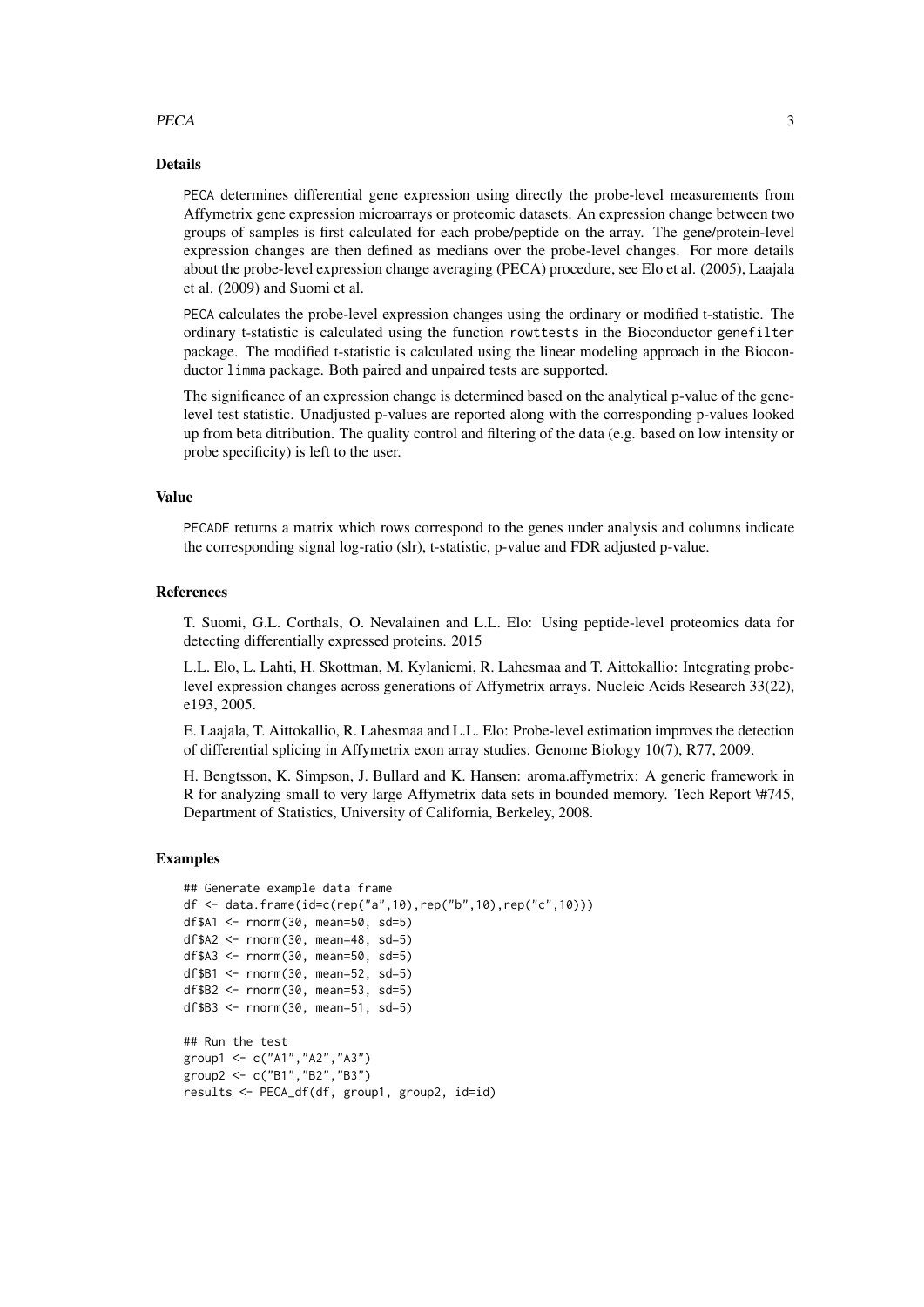<span id="page-3-0"></span>

#### **Description**

Calculates the PECA splicing index to determine differentially spliced exons between two groups of samples in Affymetrix exon array studies.

#### Usage

PECASI(path, dataFolder, chipType, cdfTag=NULL, samplenames1, samplenames2, test="t")

#### Arguments

| path         | A character string specifying the path of the working directory containing the<br>expression and annotation data.                                                                                                             |
|--------------|-------------------------------------------------------------------------------------------------------------------------------------------------------------------------------------------------------------------------------|
| dataFolder   | A character string specifying the name of the directory containing the raw ex-<br>pression data (.CEL-files).                                                                                                                 |
| chipType     | A character string specifying the microarray (chip) type.                                                                                                                                                                     |
| cdfTag       | A character string indicating an optional suffix added to the name of the partic-<br>ular chip definition file (CDF).                                                                                                         |
| samplenames1 | A character vector containing the names of the .CEL-files in the first group with-<br>out the extension .CEL.                                                                                                                 |
| samplenames2 | A character vector containing the names of the .CEL-files in the second group<br>without the extension . CEL. The paired samples are assumed to be in the same<br>order in both of the vectors samplenames1 and samplenames2. |
| test         | A character string indicating whether the ordinary ("t") or modified ("modt")<br>t-test is performed.                                                                                                                         |

#### Details

PECASI determines differential alternative splicing using directly the probe-level measurements from Affymetrix exon microarrays. Differential splicing between two groups of samples is first calculated for each probe on the array. The exon-level differential splicing is then defined as the median over the probe-level differences. For more details about the probe-level expression change averaging (PECA) procedure, see Elo et al. (2005), Elo et al. (2006) and Laajala et al.

The current implementation of PECASI calculates the probe-level differential splicing using the ordinary or modified t-statistic over splicing index values. The ordinary t-statistic is calculated using the function rowttests in the Bioconductor genefilter package. The modified t-statistic is calculated using the linear modeling approach in the Bioconductor limma package. The samples are assumed to be paired. For more details about the PECA splicing index procedure, see Laajala et al.

PECASI uses the aroma.affymetrix package to normalize and extract the probe-level data from the .CEL-files (Bengtsson et al. 2008). Therefore, it is important that the naming and structure of the data files follow exactly the rules specified in the aroma.affymetrix package.

The raw expression data (.CEL-files) need to be in the directory rawData/<dataFolder>/<chipType>, where rawData is a directory under the current working directory specified by the path, dataFolder is the name of the dataset given by the user, and chipType indicates the type of the microarray used in the experiment.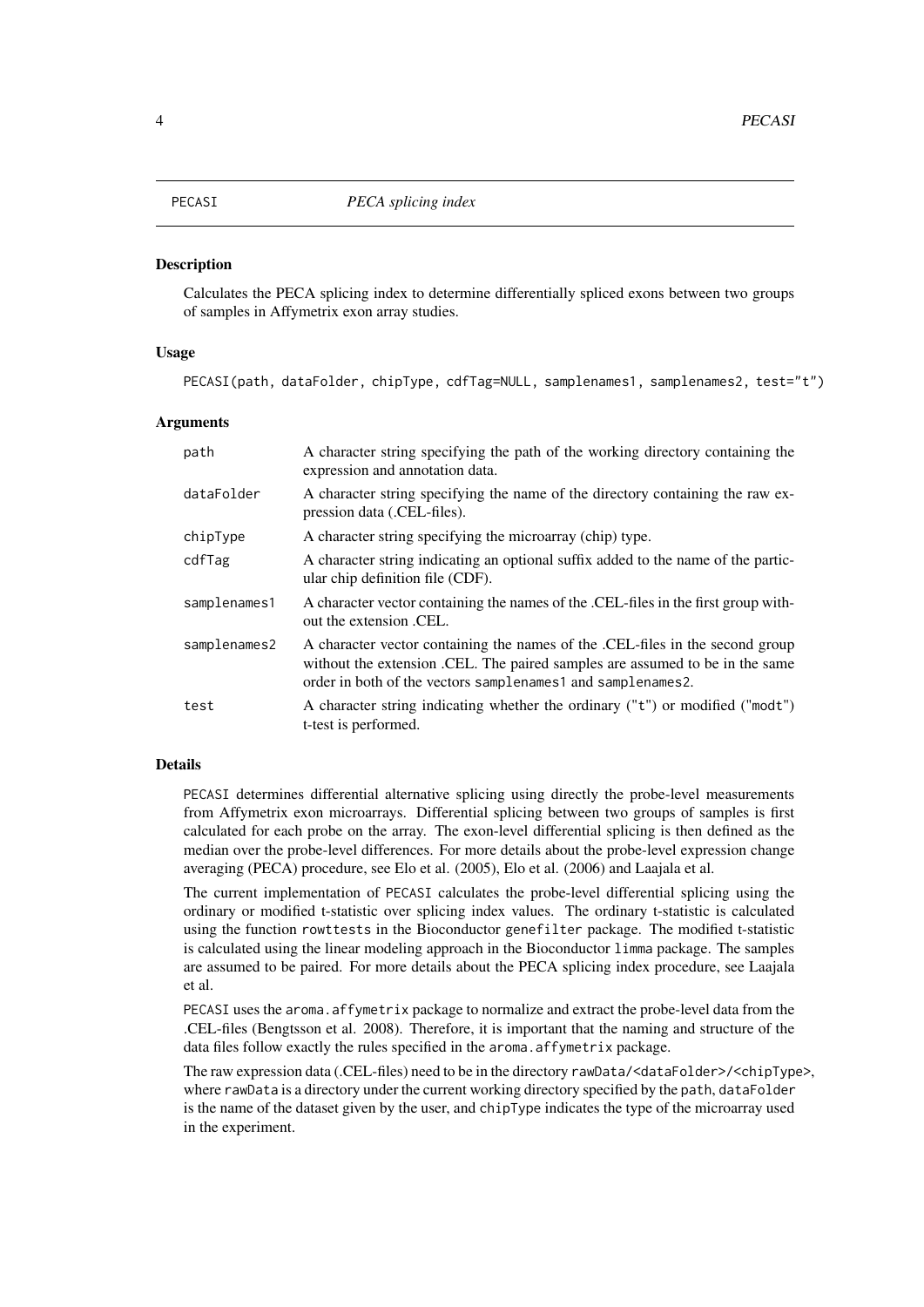#### <span id="page-4-0"></span>PECASI 5

In addition to the expression data, a chip definition file (CDF) is required. The CDF-file(s) for a particular microarray type chipType need to be in the directory annotationData/chipTypes/<chipType>, where annotationData is a directory under the current working directory specified by the path. Besides the CDF-files provided by Affymetrix, various custom CDF-files are available for a particular microarray type. The different versions can be separated by adding a suffix cdfTag to the name of the CDF-file: <chipType>,<cdfTag>.cdf

The quality control and filtering of the data (e.g. based on low intensity or probe specificity) is left to the user.

#### Value

PECASI returns a matrix which rows correspond to the exons under analysis and columns indicate the corresponding splicing index (si), t-statistic, p-value and FDR adjusted p-value.

#### References

L.L. Elo, L. Lahti, H. Skottman, M. Kylaniemi, R. Lahesmaa and T. Aittokallio: Integrating probelevel expression changes across generations of Affymetrix arrays. Nucleic Acids Research 33(22), e193, 2005.

L.L. Elo, M. Katajamaa, R. Lund, M. Oresic, R. Lahesmaa and T. Aittokallio: Improving identification of differentially expressed genes by integrative analysis of Affymetrix and Illumina arrays. OMICS A Journal of Integrative Biology 10(3), 369–380, 2006.

E. Laajala, T. Aittokallio, R. Lahesmaa and L.L. Elo: Probe-level estimation improves the detection of differential splicing in Affymetrix exon array studies. Genome Biology 10(7), R77, 2009.

H. Bengtsson, K. Simpson, J. Bullard and K. Hansen: aroma.affymetrix: A generic framework in R for analyzing small to very large Affymetrix data sets in bounded memory. Tech Report \#745, Department of Statistics, University of California, Berkeley, 2008.

#### See Also

[PECA](#page-1-1)